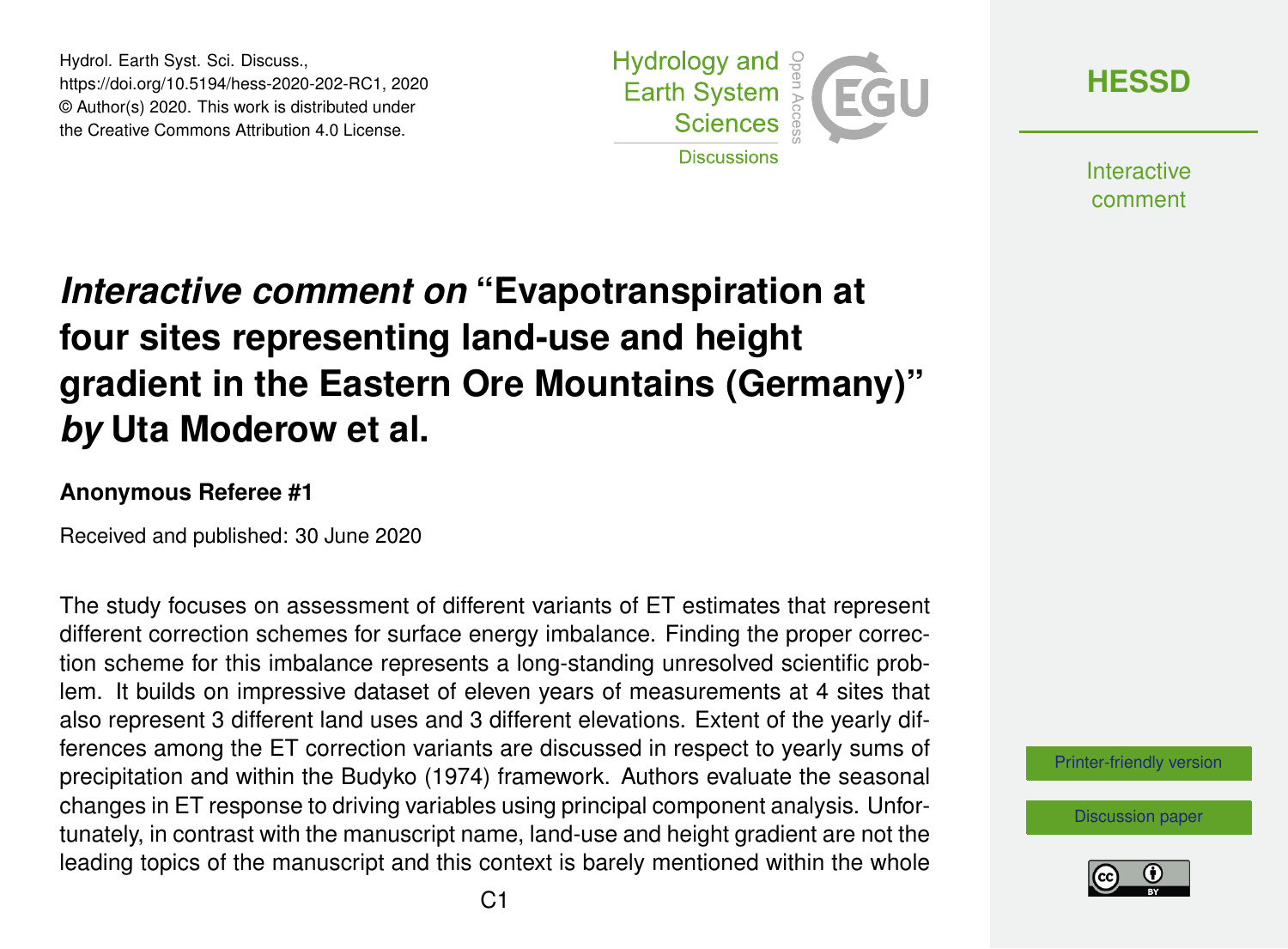manuscript. Instead the authors chose to discuss the energy balance closure (EBC) fractions and its implications for LE estimates without explicitly discussing implications for sensible heat (H) fluxes. This is understandable due to the focus of the journal and the special issue. However, this approach does not allow for a thorough discussion of EBC problem, neither are the study claims supported by an independent ET estimate using modeling or other measurement technique. All three ET estimates actually represent typical EBC correction schemes, where ET\_uncorr implies attribution of EBC residual solely to H flux and they can be considered as the ET uncertainty range due to the surface energy imbalance (ET\_uncorr, ET\_residual) and a central value (ET\_corr). Therefore, these estimates should be discussed more as the ET variants than different ET estimates that suggest application of different measurement techniques. As discussed in review Mauder et al. (2020; https://doi.org/10.1007/s10546-020-00529-6), there are sites for which attribution of EBC residual almost completely to either energy flux (H or LE; here corresponding to ET uncorr and ET residual) shows the best match with independent estimates of energy fluxes or modelling results. Attribution of EBC residual based on bowen ratio (here ET\_corr) seems to be a pragmatic solution adopted also by FLUXNET as this approach was shown to give the best results for most of the sites that focused on such evaluations. Thus, I see as the main flaw of the study that the authors focused on a research question that cannot be answered using the applied methods and this aim is not reflected in the manuscript title. Although Budyko framework is a good tool to evaluate the potential ET, it can be hardly used to validate any of the ET variants. In their recommendation for application of ET\_corr authors mainly rely on existing literature. Authors provide an analysis of ET response to environmental variables with an interesting result. However, why is ET itself used as one of the driving variables in the PCA analysis is unclear to me. One of the results that DE-Obe site shows higher ET than DE-Tha positioned in lower elevation could be interesting if developed more and it could also provide results towards the focus advertised by the manuscript title. However, authors here resort to assumption (hypothesis) about interception that is not supported by the data. Authors could evaluate

## **[HESSD](https://www.hydrol-earth-syst-sci-discuss.net/)**

**Interactive** comment

[Printer-friendly version](https://www.hydrol-earth-syst-sci-discuss.net/hess-2020-202/hess-2020-202-RC1-print.pdf)

[Discussion paper](https://www.hydrol-earth-syst-sci-discuss.net/hess-2020-202)